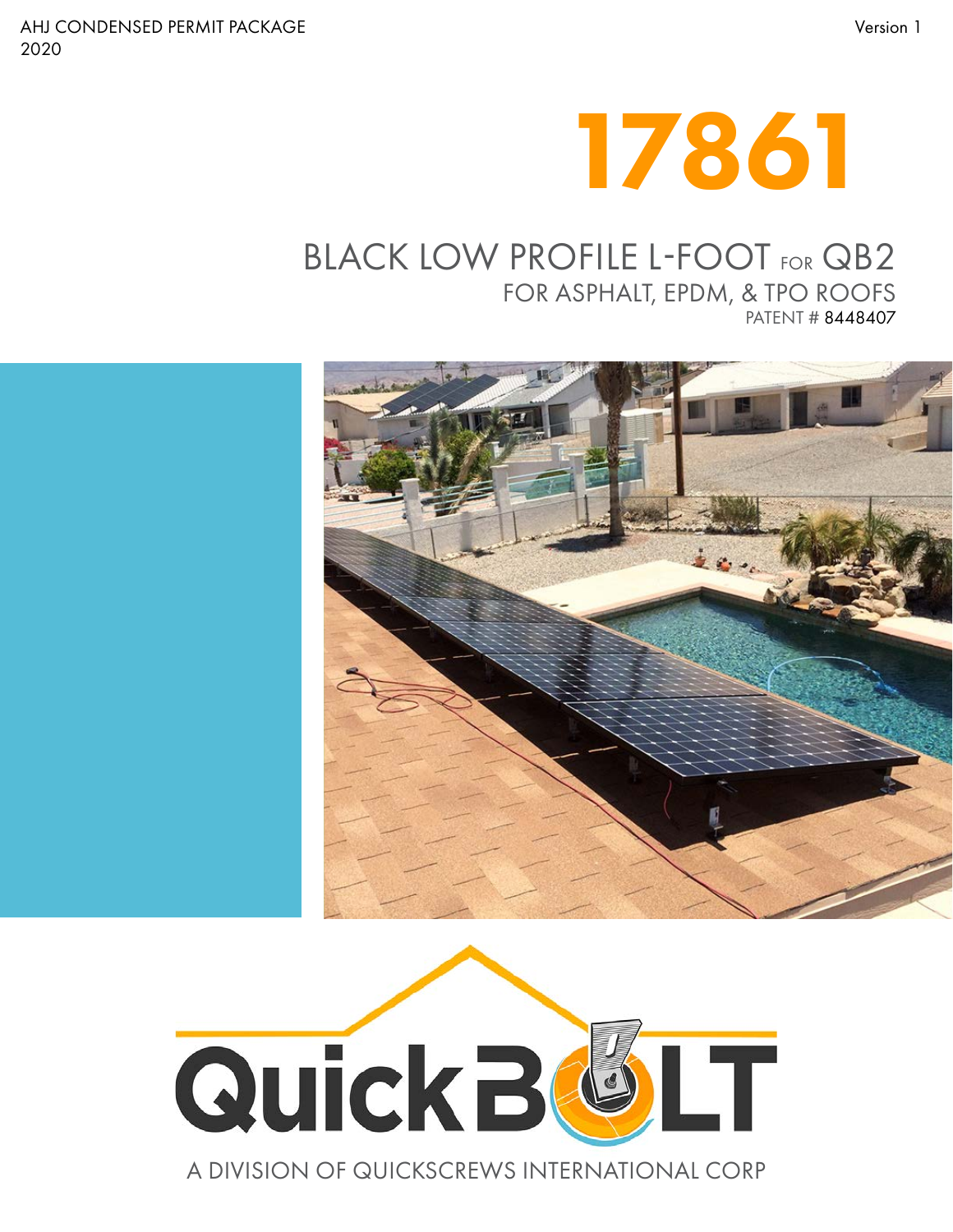## TABLE OF CONTENTS

### **3** SPEC SHEET QTY & MEASUREMENT INFORMATION

#### **5** INSTALLATION INSTRUCTIONS STEP-BY-STEP-INSTALLATION GUIDE

Quickscrews International Corp. has changed the name of its solar division from SolarRoofHook to QuickBOLT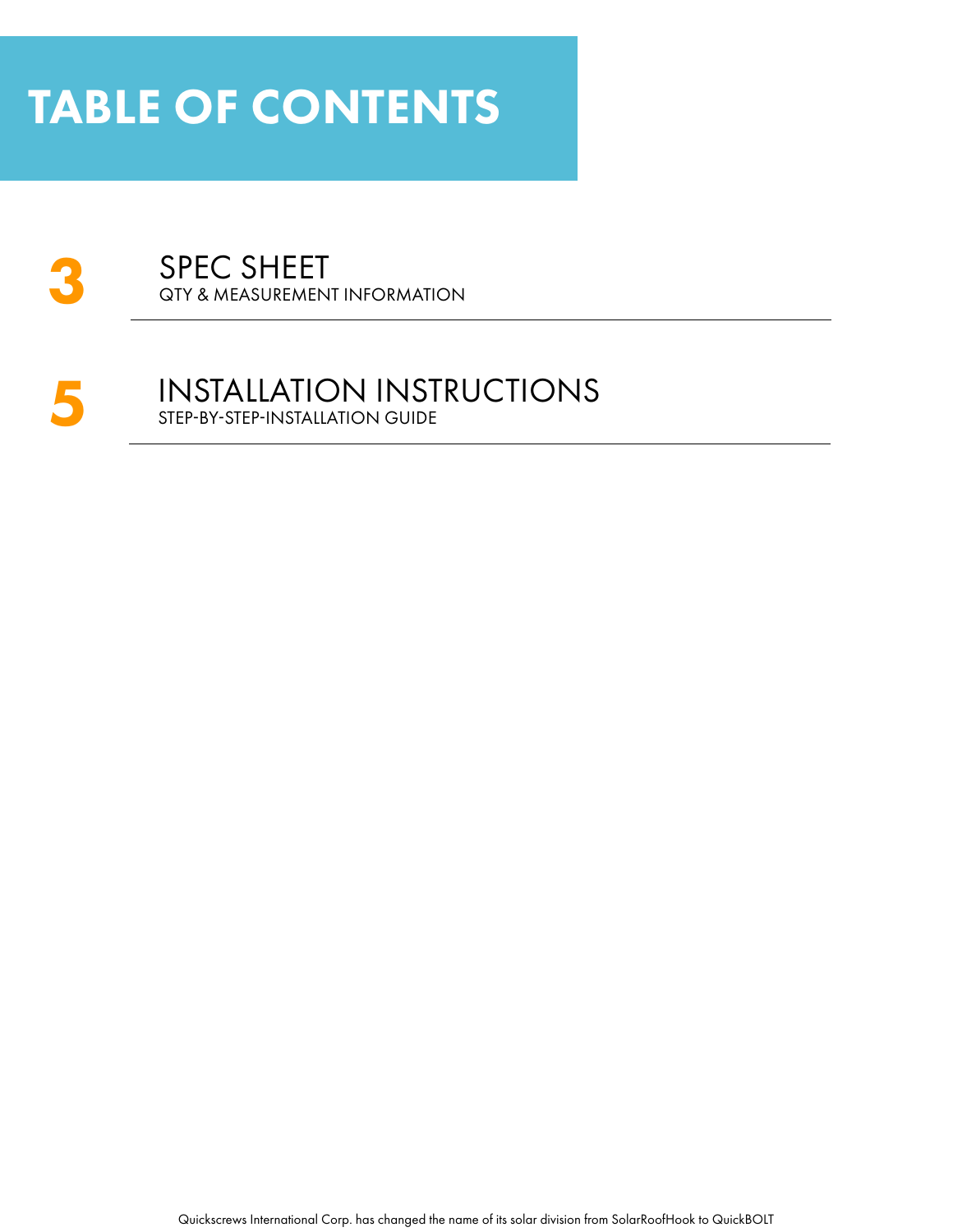# SPEC SHEET

| Part # | <b>Box Quantity</b>           |
|--------|-------------------------------|
| 17861. | Low Profile Black L-Foot (25) |



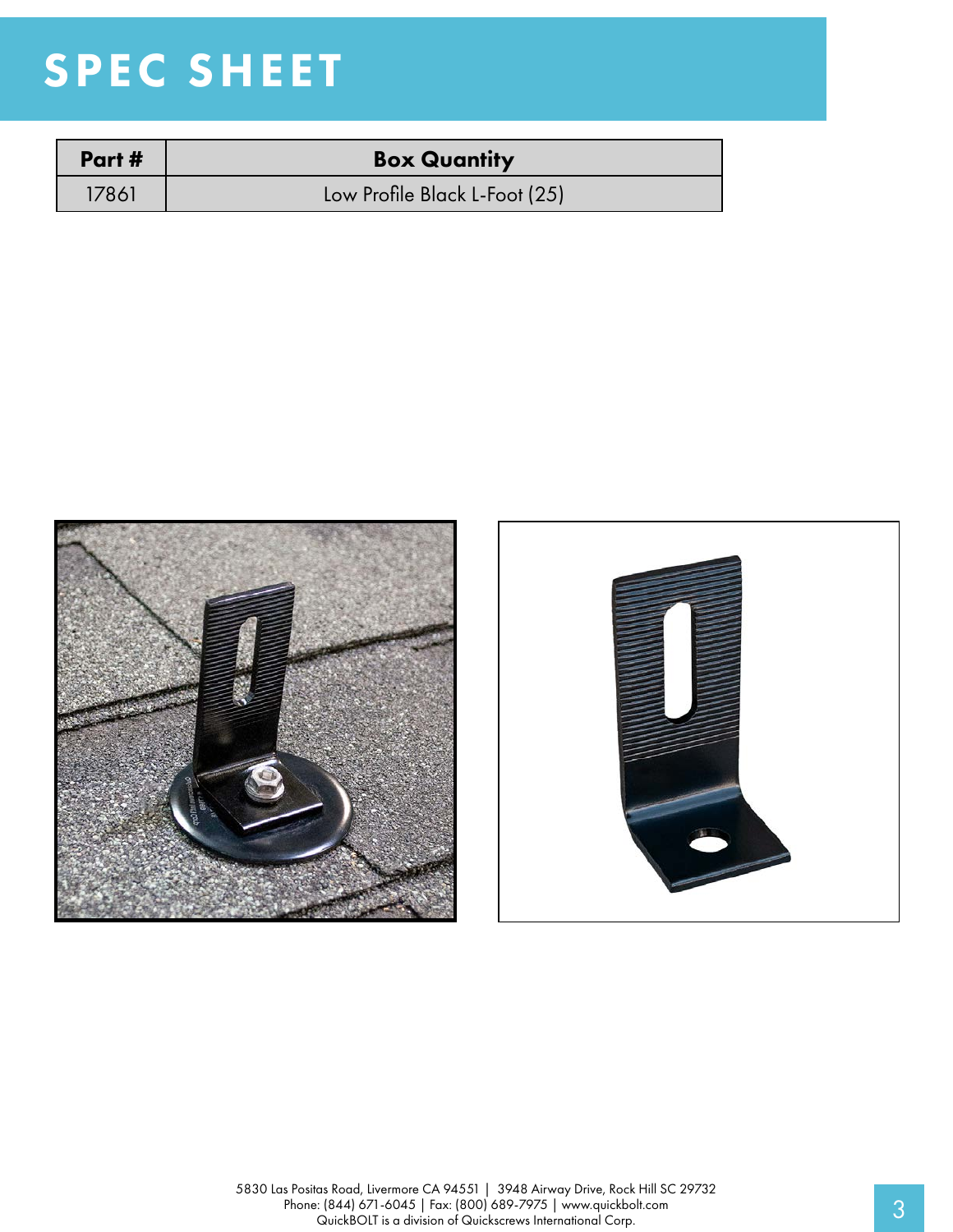

5830 Las Positas Road, Livermore CA 94551 | 3948 Airway Drive, Rock Hill SC 29732 Phone: (844) 671-6045 | Fax: (800) 689-7975 | www.quickbolt.com 4 QuickBOLT is a division of Quickscrews International Corp.